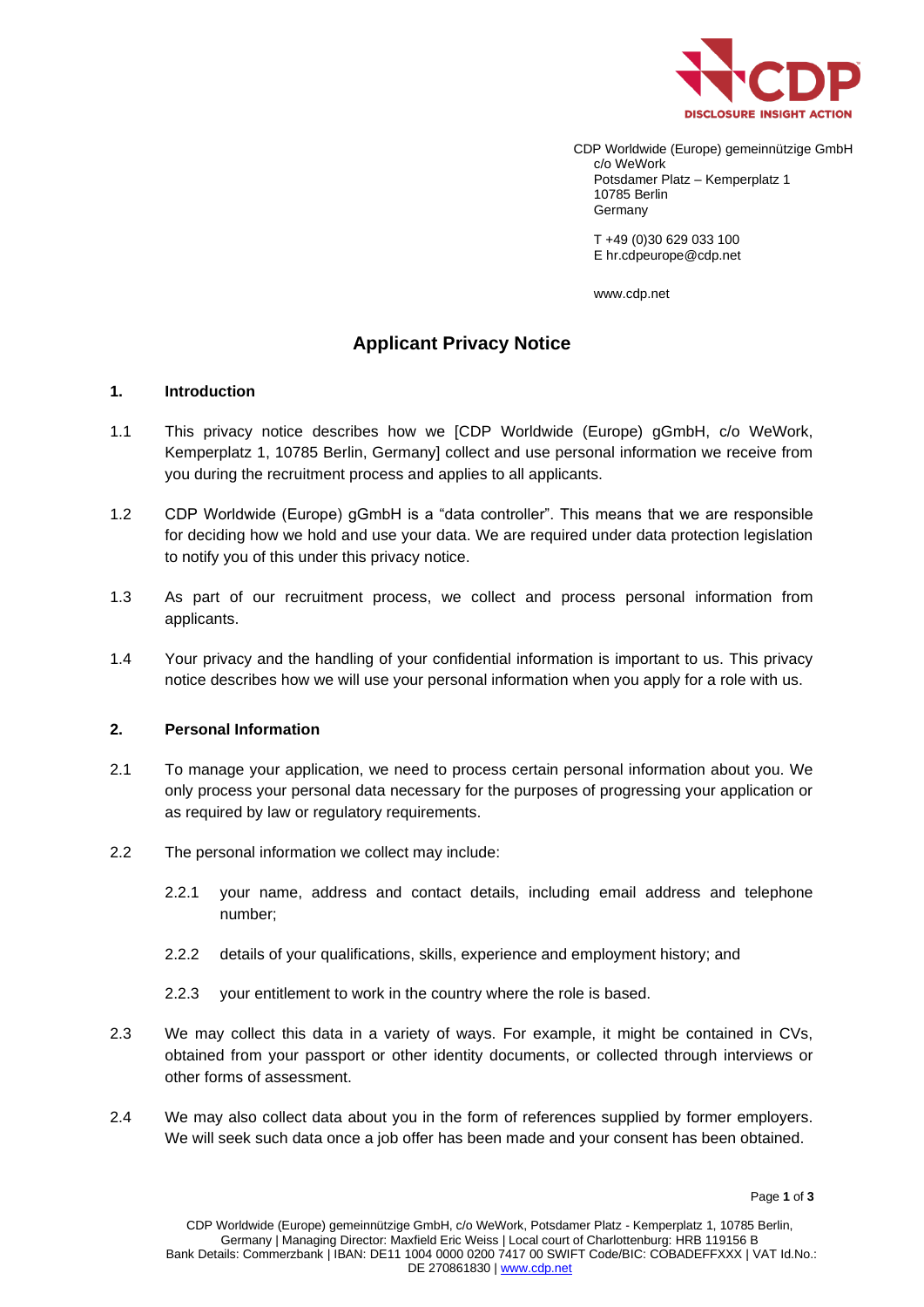2.5 Your data will be stored in your personnel file, the HR personal data system, and our secure IT systems.

## **3. Personal information**

- 3.1 The personal information we obtain in relation to your application will be used by us to consider your suitability for employment.
- 3.2 We need to process your data to ensure we comply with our legal obligations. For example, we are required to check a successful applicant's eligibility to work in the country where the job is based before employment starts.
- 3.3 We have a legitimate interest in processing your data during the recruitment process and for keeping records. Processing personal information from job applicants allows us to manage the recruitment process, assess and confirm a candidate's suitability for employment and decide to whom to offer a job.
- 3.4 We will not use your data for any purpose other than the recruitment exercise for which you have applied.

## **4. Personal information disclosure**

- 4.1 Your personal information may be shared internally for the recruitment exercise. This includes members of the HR team, interviewers involved in the recruitment process, managers in the business area with a vacancy and IT staff who manage user access.
- 4.2 We will not share your data with third parties unless your application for employment is successful and we make you an offer of employment.
- 4.3 Where appropriate, your data may be disclosed to law enforcement, regulatory or other government agencies, or third parties where necessary or desirable to comply with legal or regulatory obligations or requests.

## **5. Data security**

5.1 We take the security of your personal information seriously. We have controls in place to ensure that your data is not lost, accidentally destroyed, misused or disclosed, and is not accessed except by our employees in the proper performance of their duties.

## **6. Data retention**

- 6.1 If your application for employment is unsuccessful, your personal information will be retained for up to 6 months and will be securely deleted or destroyed once this date has passed.
- 6.2 If your application for employment is successful, your data gathered during the recruitment process will be transferred to your personnel file and retained during your employment.

## **7. Your rights**

7.1 As the data subject, you can: